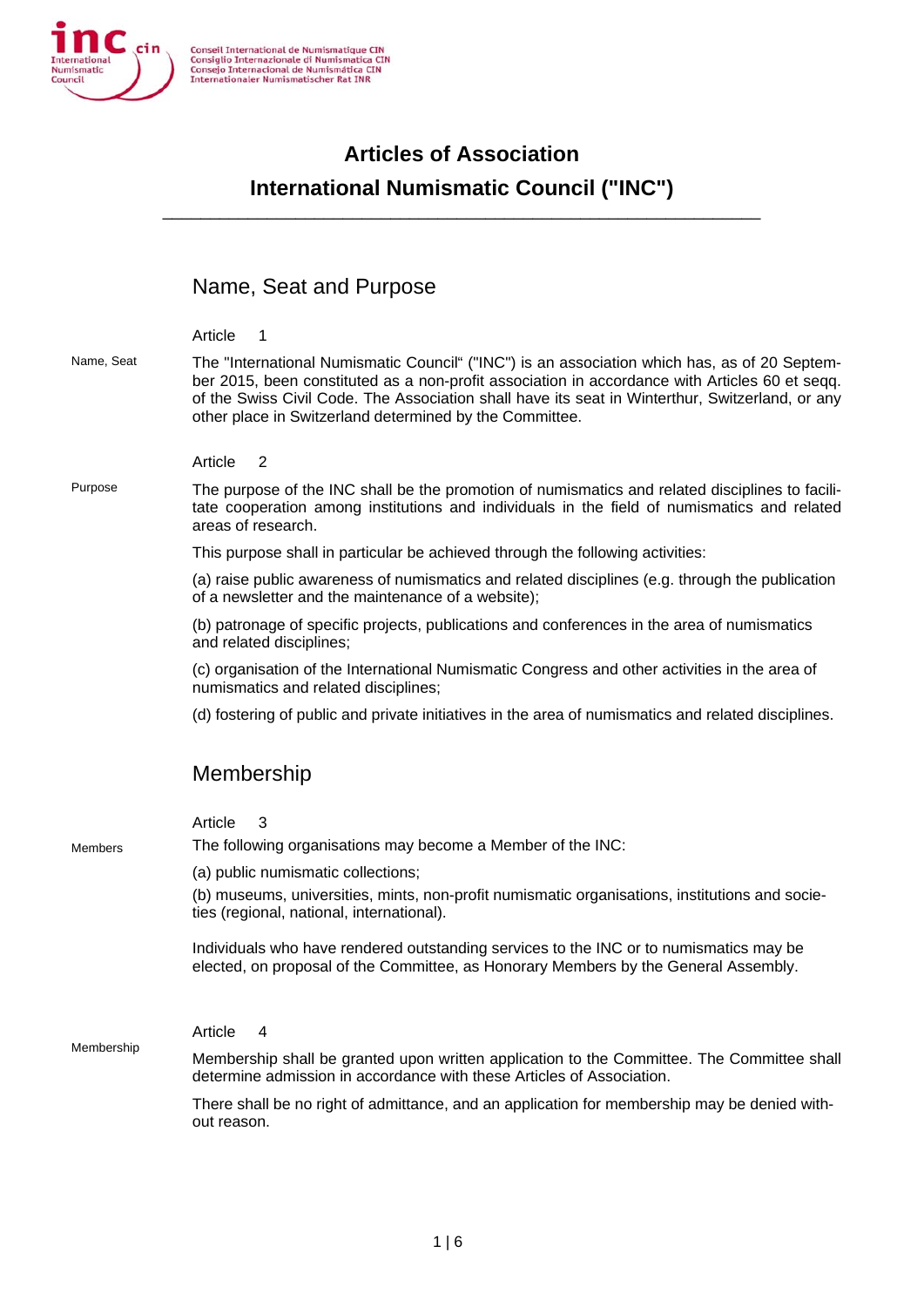

| Membership Fee                                         | Article<br>5                                                                                                                                                                                                                                                                                                                                                                                                                                                         |
|--------------------------------------------------------|----------------------------------------------------------------------------------------------------------------------------------------------------------------------------------------------------------------------------------------------------------------------------------------------------------------------------------------------------------------------------------------------------------------------------------------------------------------------|
|                                                        | Members shall pay an annual subscription. The amount of the annual subscription shall, on a<br>proposal from the Committee, be determined by the General Assembly. Honorary Members<br>shall be exempt from the membership subscription.                                                                                                                                                                                                                             |
|                                                        |                                                                                                                                                                                                                                                                                                                                                                                                                                                                      |
|                                                        | Article<br>6                                                                                                                                                                                                                                                                                                                                                                                                                                                         |
| Resignation                                            | A Member may resign at any time upon written notice to the Committee, effective at the end of<br>the calendar year. The declaration of resignation shall not relieve the Member from the obliga-<br>tion to pay the annual fee for the ongoing calendar year. Members who resign shall have no<br>claim on the assets of the INC.                                                                                                                                    |
|                                                        | Article<br>7                                                                                                                                                                                                                                                                                                                                                                                                                                                         |
| Termination by<br>Decision of the<br>Board or by Reso- | A Member may be expelled for good cause by the decision of the Committee. Good cause<br>shall in particular be given, if a Member                                                                                                                                                                                                                                                                                                                                    |
| lution of the Gen-<br>eral Assembly                    | (a) ceases to fulfil the membership criteria as provided for in Article 3;                                                                                                                                                                                                                                                                                                                                                                                           |
|                                                        | (b) fails to pay the annual membership fee;                                                                                                                                                                                                                                                                                                                                                                                                                          |
|                                                        | (c) seriously disrupts or threatens to disrupt the proper functioning of the INC;                                                                                                                                                                                                                                                                                                                                                                                    |
|                                                        | (d) brings the INC into disrepute.                                                                                                                                                                                                                                                                                                                                                                                                                                   |
|                                                        | Decisions by the Committee to expel a Member may be appealed to the General Assembly.<br>The resolution of the General Assembly shall be binding and final.                                                                                                                                                                                                                                                                                                          |
|                                                        | Membership may further be terminated at any time and without reason by a resolution of a<br>General Assembly requiring a three-quarters majority of the Members present or represented<br>Expulsion by decision of the Committee or resolution of the General Assembly shall not relieve<br>the Member from the obligation to pay the annual membership fee for the ongoing calendar<br>year. Members who are expelled shall have no claim on the assets of the INC. |
|                                                        | Organisation                                                                                                                                                                                                                                                                                                                                                                                                                                                         |
|                                                        |                                                                                                                                                                                                                                                                                                                                                                                                                                                                      |
|                                                        | Article<br>8                                                                                                                                                                                                                                                                                                                                                                                                                                                         |
| Organisation                                           | The corporate bodies of the INC are the General Assembly, the Committee and the Auditor(s).                                                                                                                                                                                                                                                                                                                                                                          |
|                                                        | <b>General Assembly</b>                                                                                                                                                                                                                                                                                                                                                                                                                                              |
|                                                        | Article<br>9                                                                                                                                                                                                                                                                                                                                                                                                                                                         |
| <b>General Assembly</b>                                | The General Assembly is the supreme governing body of the INC and consists of all Members<br>and Honorary Members.                                                                                                                                                                                                                                                                                                                                                   |
|                                                        | Article<br>10                                                                                                                                                                                                                                                                                                                                                                                                                                                        |
| Powers of the<br><b>General Assembly</b>               | The General Assembly shall have the power to:                                                                                                                                                                                                                                                                                                                                                                                                                        |
|                                                        | (a) elect the Members of the Committee and the Auditor(s);                                                                                                                                                                                                                                                                                                                                                                                                           |
|                                                        | (b) approve the Annual Report and the Annual Financial Statements;                                                                                                                                                                                                                                                                                                                                                                                                   |
|                                                        | (c) accept the Auditors' Report;                                                                                                                                                                                                                                                                                                                                                                                                                                     |
|                                                        |                                                                                                                                                                                                                                                                                                                                                                                                                                                                      |
|                                                        |                                                                                                                                                                                                                                                                                                                                                                                                                                                                      |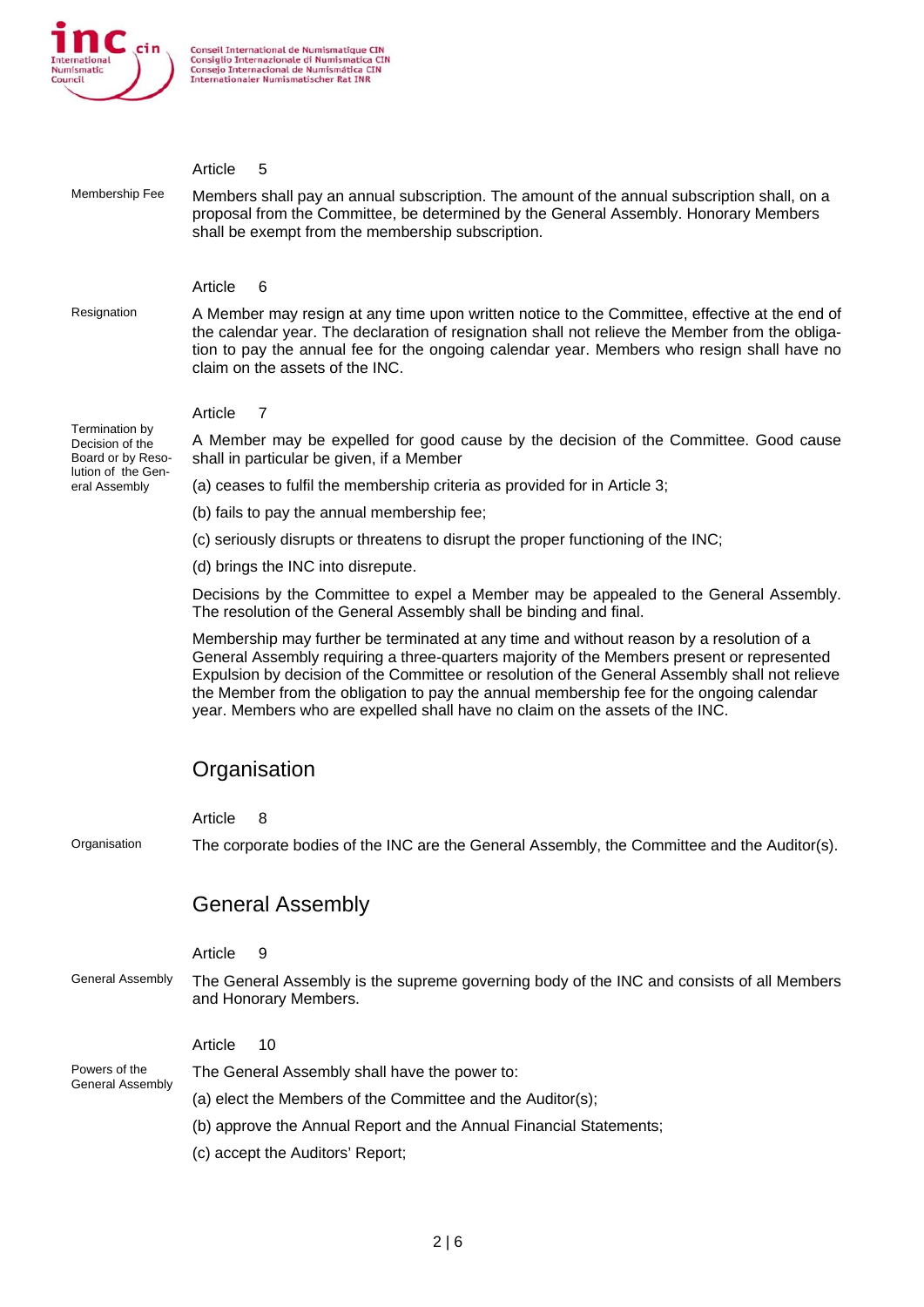

|                                     | (d) determine the venue of the International Numismatic Congress;                                                                                                                                                                                                                                                                                                                                                                                                                                                                                              |
|-------------------------------------|----------------------------------------------------------------------------------------------------------------------------------------------------------------------------------------------------------------------------------------------------------------------------------------------------------------------------------------------------------------------------------------------------------------------------------------------------------------------------------------------------------------------------------------------------------------|
|                                     | (e) discharge the Committee;                                                                                                                                                                                                                                                                                                                                                                                                                                                                                                                                   |
|                                     | (f) fix the annual membership subscription for the six calendar years following the General<br>Assembly;                                                                                                                                                                                                                                                                                                                                                                                                                                                       |
|                                     | (g) modify and amend the Articles of Association;                                                                                                                                                                                                                                                                                                                                                                                                                                                                                                              |
|                                     | (h) pass resolutions according to Article 3 para. 2, Article 7 para. 3 and Article 26.                                                                                                                                                                                                                                                                                                                                                                                                                                                                         |
|                                     |                                                                                                                                                                                                                                                                                                                                                                                                                                                                                                                                                                |
|                                     | Article<br>11                                                                                                                                                                                                                                                                                                                                                                                                                                                                                                                                                  |
| <b>Ordinary General</b><br>Assembly | The Ordinary General Assembly shall be held at least every six years, if possible on the occa-<br>sion of the International Numismatic Congress. The date and place determined by the Com-<br>mittee shall be communicated to the Members with at least three months' notice.                                                                                                                                                                                                                                                                                  |
|                                     | In other years, resolutions according to Articles 10 lit. (b), (c) and (d) as well as other items on<br>the agenda, may be passed by correspondence (by mail, telefax or e-mail). Each Member<br>shall have one vote. Members who failed to pay the membership subscription may not vote.<br>Except as provided for otherwise in these Articles of Association, the simple majority of the<br>votes cast within a time period determined by the Committee, such time period to be no less<br>than twenty days, shall be decisive. Article 12 remains reserved. |
|                                     | 12<br>Article                                                                                                                                                                                                                                                                                                                                                                                                                                                                                                                                                  |
| Extraordinary<br>General Assembly   | The President or the Committee may convene an Extraordinary General Assembly at any time<br>when needed. An Extraordinary General Assembly must be convened upon written request of<br>no less than one fifth of all Members.                                                                                                                                                                                                                                                                                                                                  |
|                                     | Article 13 para. 2 and 3, Article 14 and Article 15 shall apply likewise to the Ordinary General<br>Assembly and the Extraordinary General Assembly.                                                                                                                                                                                                                                                                                                                                                                                                           |
|                                     | Article<br>13                                                                                                                                                                                                                                                                                                                                                                                                                                                                                                                                                  |
| Convocation,<br>Agenda              | Except as provided for otherwise in these Articles of Association, written notice by mail, telefax<br>or e-mail of an Ordinary General Assembly shall be given to all Members at least twelve<br>weeks prior to such Assembly; for an Extraordinary General Assembly it should be twenty<br>days.                                                                                                                                                                                                                                                              |
|                                     | The notice shall include an agenda of all items to be discussed.                                                                                                                                                                                                                                                                                                                                                                                                                                                                                               |
|                                     | Requests by Members to include a new item on the agenda shall only be considered if such<br>requests are submitted in writing (registered mail) to the President together with a brief justifi-<br>cation for the request, no less than six weeks prior to the General Assembly.                                                                                                                                                                                                                                                                               |
|                                     | Article<br>14                                                                                                                                                                                                                                                                                                                                                                                                                                                                                                                                                  |
| Chair, Minutes                      | The President or a Vice-President, or in their absence, a Chairperson elected by a majority of<br>the Members present or represented shall take the Chair at the General Assembly.                                                                                                                                                                                                                                                                                                                                                                             |
|                                     | Minutes shall be taken of all General Assemblies and published in the Compte Rendu (Annual<br>Report).                                                                                                                                                                                                                                                                                                                                                                                                                                                         |
|                                     | Article<br>15                                                                                                                                                                                                                                                                                                                                                                                                                                                                                                                                                  |
| Vote, Elections                     | Each Member shall have one vote.                                                                                                                                                                                                                                                                                                                                                                                                                                                                                                                               |
|                                     | Each Member may, by written authorisation, designate one individual as delegate who shall                                                                                                                                                                                                                                                                                                                                                                                                                                                                      |
|                                     |                                                                                                                                                                                                                                                                                                                                                                                                                                                                                                                                                                |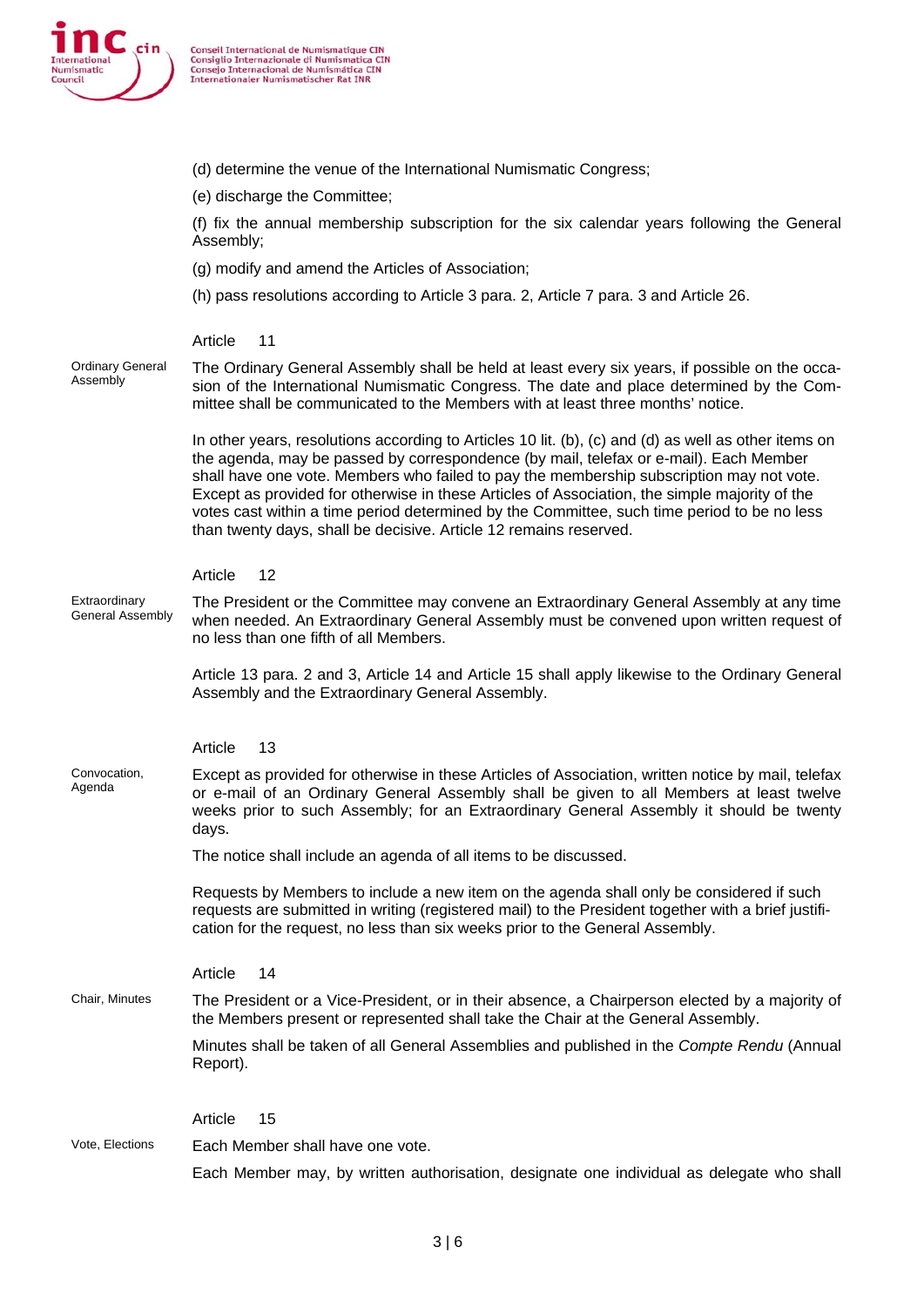

represent the Member at the General Assembly and in the votes and elections. Each delegate may not represent more than three Members. Members who failed to pay the membership subscription may not vote and/or put forward a motion. Honorary Members may vote only in person.

Except as provided for otherwise in these Articles of Association, the simple majority of the Members present or represented shall be decisive.

Elections shall require the absolute majority of the voting rights present or represented. In case of a second ballot, the simple majority shall prevail.

In the event of a tie, the Chair shall have a second casting vote.

Votes and elections shall be open. Upon request by a Member and approval by the General Assembly, a secret vote or election by ballot shall be held.

## **Committee**

Article 16

Committee The Committee shall consist of a maximum of nine Members and shall include, if possible, representatives of each of the categories listed in Article 3.

> The members of the Committee shall be elected for a term of six years by the General Assembly. They may be re-elected once. A member of the Committee replacing a member resigning during his or her term shall enter into the term of the resigning member and shall be nominated by the Committee and be confirmed in office by the next General Assembly.

> The Committee shall constitute itself and shall designate from its members the President, two Vice-Presidents, the Secretary and the Treasurer. The Committee may determine who shall represent the INC and decide on the signatory powers.

> Whenever the President is unable to act, a Vice-President shall assume his or her responsibilities.

Article 17

Committee Meet-Committee Meet-<br>
ings committee Meetings shall be beld at least and our specifying the date and venue of such<br>
ings meeting and shall be held at least once every calendar year.

> Committee Meetings shall be called at least twenty days in advance and all members of the Committee shall be notified in writing (per e-mail will suffice). The invitation shall include an agenda of all items to be deliberated.

> By unanimous consent of all members of the Committee, a Committee Meeting can be summoned without observing the ordinary form of convocation.

Minutes shall be taken of all Committee Meetings and published in the *Compte Rendu*.

Article 18

Powers of the

Powers of the The Committee shall exercise all powers and functions of the INC not conferred explicitly upon<br>Committee the General Assembly and/or the Auditor(s) according to the Articles of Association. The Committee shall in particular have the power to:

> (a) prepare the agenda and execute the decisions of the General Assembly according to Article 10, including the preparation and organisation of the resolutions to be passed by correspondence and the notification of the minutes to the Members according to Article 11 para. 2;

(b) manage the administrative affairs and functions of the INC;

(c) undertake the financial tasks of the INC;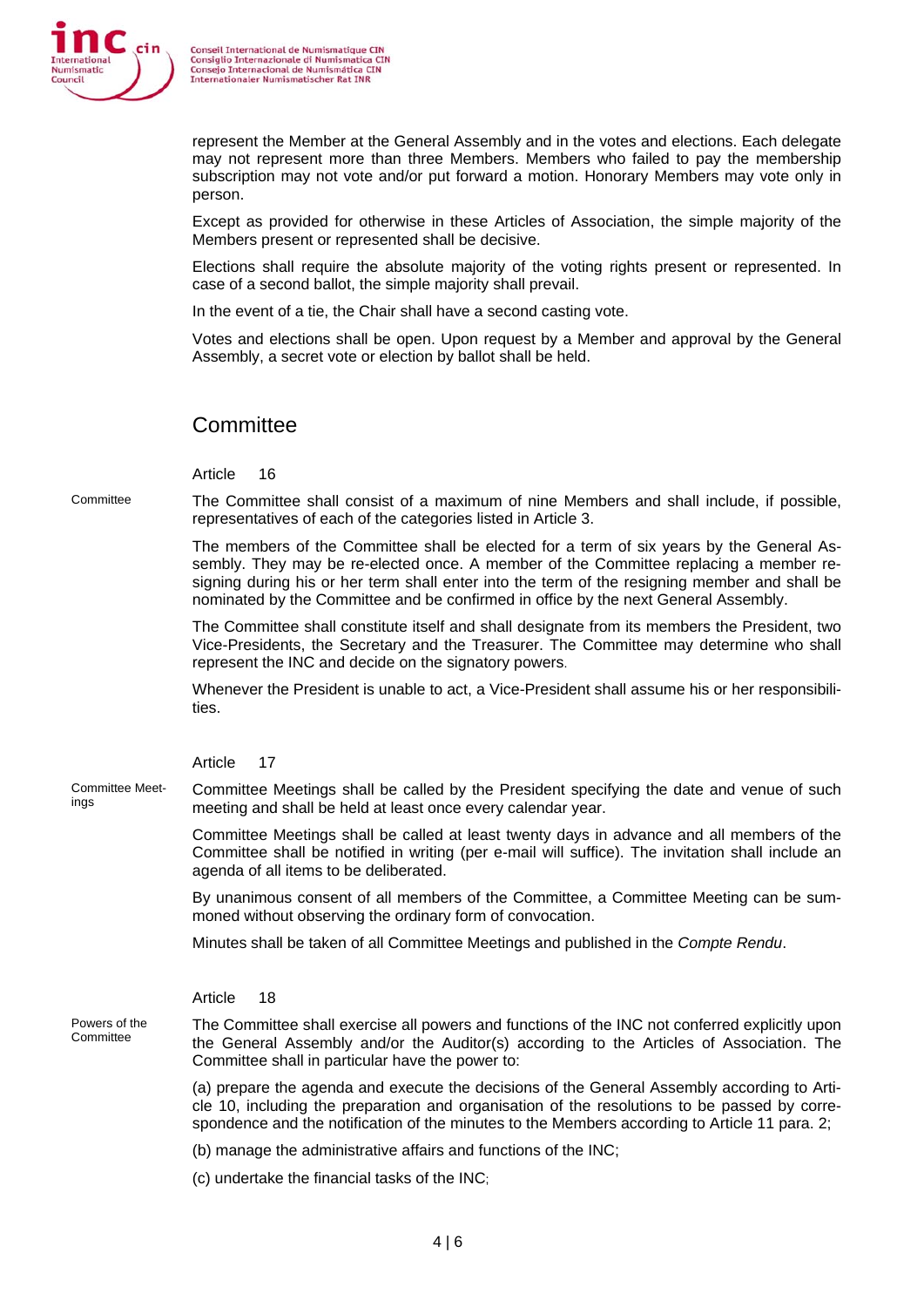

- (d) represent the INC externally;
- (e) issue regulations for the performance of the tasks of the INC;
- (f) organise the Office according to Article 21.

Article 19

Vote Each member of the Committee shall have one vote.

The decisions of the Committee shall be adopted by a simple majority of the members of the Committee present. In the event of a tie, the Chair shall have a second, casting vote.

Decisions may be passed by correspondence, unless the majority of the members of the Committee request that a Committee Meeting be convened. Minutes must be taken of such decisions as well.

#### Auditors

Article 20

Auditor(s) The Auditor(s) shall be elected by the General Assembly for a term of six years. Auditor(s) may be re-elected. The Auditor(s) shall audit the Annual Financial Statements of the INC and present a written report to the Ordinary General Assembly.

#### **Office**

Article 21

Office The Committee may authorize the establishment of a permanent office and appoint a manager ("Manager") and staff to assist the Committee in the administration of the INC, to keep the INC's files and to maintain the archive. Duties shall be specified by the Committee. The Office will function under the supervision and authority of the Committee.

## General Provisions

|                       | 22<br>Article                                                                                                                  |
|-----------------------|--------------------------------------------------------------------------------------------------------------------------------|
| Liability             | Liabilities of the INC shall be covered by its assets only. The Members shall not be personally<br>liable for the INC's debts. |
|                       | -23<br>Article                                                                                                                 |
| Finances              | The sources of income of the INC shall be the annual subscriptions, donations, bequests,<br>grants and subsidies.              |
|                       | 24<br>Article                                                                                                                  |
| <b>Financial Year</b> | The fiscal year of the INC shall be the calendar year.                                                                         |
|                       | Article<br>25                                                                                                                  |
| Amendments            | Modifications and amendments to these Articles of Association shall be submitted to the                                        |